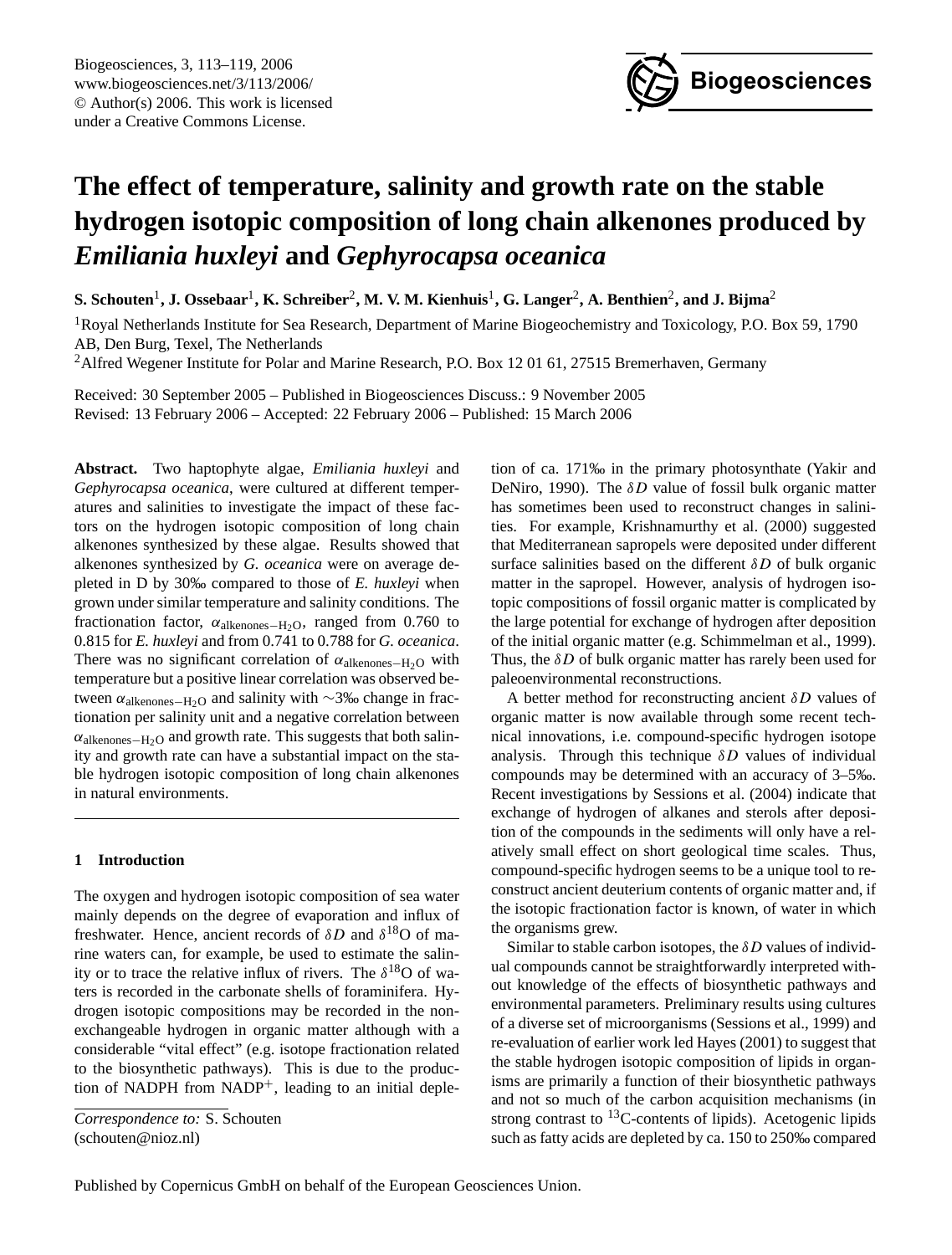to culture water whilst isoprenoidal lipids are additionally depleted in D by 10–130‰ depending on whether they are synthesized in the cytosol (e.g. sterols) or in the plastid (e.g. phytol). The impact of growth conditions on the isotopic difference between lipids and culture medium has not yet been established in any great detail. However, Sauer et al. (2002) found a consistent difference of ∼200‰ between  $\delta D$  values of sterols and that of surface waters in a diverse number of marine and lacustrine sediments. Huang et al. (2004) found a strong relation between the  $\delta D$  values of palmitic acid and waters for several lakes. Sachse et al. (2004) analysed lake surface sediments and found a consistent fractionation of ∼157‰ between the C<sub>17</sub> n-alkane and meteoric waters. This suggests that certain lipids can be used to track the original isotopic composition of the water in which their parent organisms grew.

Potentially valuable biomarkers to reconstruct ancient  $\delta D$ values of water are long chain alkenones produced by haptophyte algae. Paul (2002) performed an initial investigation of the hydrogen isotopic composition of  $C_{37}$  alkenones using a culture of *Emiliania huxleyi* grown in culture media of different stable hydrogen isotopic compositions. Fractionation between  $\delta D$  of C<sub>37</sub> alkenones and culture media was relatively consistent at ∼232‰. Recently, Englebrecht and Sachs (2005) found a similar fractionation of ∼225‰. Using this, Paul (2002) was able to reconstruct ancient  $\delta D$  values of Mediterranean seawater during sapropel formation using the  $\delta D$  values of C<sub>37</sub> alkenones. These values were 30–35‰ depleted in D compared to today's seawater suggesting substantial freshening of the surface waters during sapropel deposition, consistent with most depositional models of sapropel formation. However, many factors affecting the relation between paleohydrology and stable hydrogen isotopic compositions of  $C_{37}$  alkenones still remain unknown. Here we investigated some of these factors by analysing the stable isotopic composition of C<sup>37</sup> alkenones in cultures of *E. huxleyi* and *Gephyrocapsa oceanica* grown at different temperatures and salinities.

### **2 Material and methods**

#### 2.1 Culturing

Monospecific cultures of the haptophyte algae *Emiliania huxleyi* (strain PML B92/11) and *Gephyrocapsa oceanica* (strain JSI) were acclimatized to different salinities for 10 days prior to the start of the experiments. Acclimatization was carried out at a constant temperature of 15◦C. The incident photon flux density was 300  $\mu$ mol photons m<sup>-2</sup> s<sup>-1</sup>, provided by cool-white fluorescent lamps with a 16:8 h light:dark cycle. In order to achieve salinities above 29, natural seawater was evaporated at 60◦C. Salinities below 29 were realized by adding ultrapure water to the medium. Subsequently, the seawater was enriched with nutrients, trace metals and vitamins according to F/2 (Guillard, 1975) and sterile filtered using a 0.45  $\mu$ m and 0.2  $\mu$ m filter cartridge. At each salinity/temperature combination (Table 1), 11 cultures were inoculated from pre-adapted stock cultures to provide an initial cell density between 500 and 7000 cells ml<sup>-1</sup>. Bottles were closed and incubated for 4–12 days depending on algal growth rate. Cell counts were measured daily from 20 ml subsamples using a Beckman Coulter Multisizer 3 particle counter. Salinity measurements were performed by using a conductivity meter (WTW Multi 340i) combined with a TetraCon<sup>®</sup> 325 sensor. Prior to the measurements, the cell constants were calibrated using a control standard solution (0.01 mol/l KCl). The internal reference temperature (Tref) was set to 25◦C. Precision of the conductivity measurements was  $\leq$ 1% of the measured conductivity value. The meter translates conductivity into salinity based on the international standard KCl solution (S=35.000, Cl=19.374‰) at 15 $\degree$ C. The resulting accuracy is  $\pm 0.1$  salinity units [\(http://www.wtw.com\)](http://www.wtw.com).

Average daily growth rates for the duration of the experiments were estimated according to:

$$
\mu = \frac{\ln(N_f) - \ln(N_0)}{t}
$$

where  $N_0$  and  $N_f$  are the cell densities at the beginning and end of the experiment and t is the duration of incubation in days. The cultures were harvested when they were in exponential growth phase and cell densities of  $\geq$  1×10<sup>5</sup> cells ml<sup>-1</sup> by filtration over a precombusted  $0.7 \mu$ m GF/F filter (Whatman). Filters were frozen immediately and stored at −80◦C until analysis. Filtered waters were analysed by Elemental Analysis/Thermal Conversion/ isotope ratio monitoring mass spectrometry (EA/TC/irmMS).

Filters were extracted ultrasonically using methanol, methanol:dichloromethane 1:1 v:v mixture and dichloromethane. The total extract was separated using column chromatography with  $Al_2O_3$  as stationary phase and a mixture of hexane and dichloromethane (9:1, v:v) to elute the apolar fraction, a mixture of hexane and dichloromethane (1:1, v:v) to elute the alkenone fraction and a mixture of methanol and dichloromethane (1:1, v/v) to elute the residual polar fraction. The alkenone fraction was analysed by gas chromatography (GC), GC/mass spectrometry (GC/MS) and GC/TC/irmMS.

#### 2.2 Hydrogen isotope analysis

The hydrogen isotopic compositions of the culture media in which the algae were grown were determined by Elemental Analysis (EA)/Thermal Conversion (TC)/irmMS with a Thermo Electron EA/TC coupled to a Thermo Electron DELTA<sup>Plus</sup> XL mass spectrometer. About  $2 \mu l$  of water was injected into a ceramic tube coated with graphite at a temperature of 1450 $^{\circ}$ C. H<sub>3</sub><sup>-</sup>factors were determined daily on the isotope mass spectrometer and varied between 3–4. Waters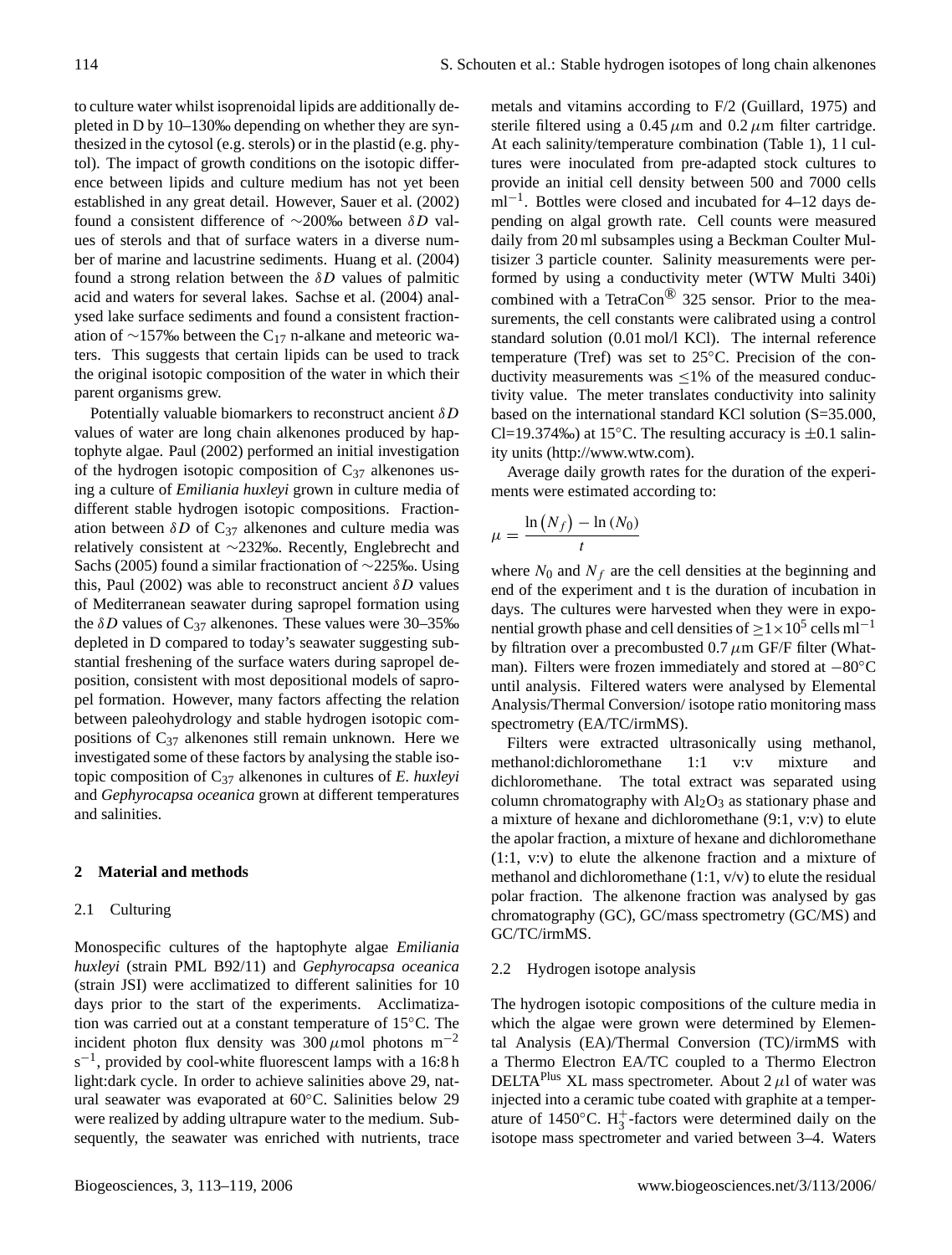| Species     | S    | T<br>$(^{\circ}C)$ | Growth rate<br>$(d^{-1})$ | $\delta D$ H <sub>2</sub> O<br>$(\%$ vs. VSMOW) | $\delta D \, C_{37}$<br>$(\%$ vs. VSMOW) | $\delta D \, \mathrm{C}_{38}$<br>$(\%$ vs. VSMOW) | $\alpha$ C <sub>37</sub> -H <sub>2</sub> O |
|-------------|------|--------------------|---------------------------|-------------------------------------------------|------------------------------------------|---------------------------------------------------|--------------------------------------------|
| E. huxleyi  | 24.9 | 10                 | 0.51                      | $-5.2 \pm 1.6$                                  | $-213.3 \pm 0.6$                         | $-223.0 \pm 0.9$                                  | 0.791                                      |
|             | 24.9 | 15                 | 1.42                      | $-5.4 \pm 3.1$                                  | $-245.3 \pm 5.8$                         | $-250.5 \pm 2.7$                                  | 0.760                                      |
|             | 25.0 | 21                 | 1.20                      | $-2.5 \pm 1.9$                                  | $-229.9 \pm 1.3$                         | $-229.0 \pm 4.2$                                  | 0.776                                      |
|             | 27.2 | 15                 | 1.44                      | $-0.7 \pm 1.9$                                  | $-212.8\pm4.9$                           | $-216.0\pm 6.1$                                   | 0.788                                      |
|             | 29.0 | 10                 | 0.58                      | $0.8 \pm 1.3$                                   | $-207.0 \pm 2.1$                         | $-214.3 \pm 0.7$                                  | 0.792                                      |
|             | 29.0 | 15                 | 1.31                      | $1.4 \pm 1.9$                                   | $-212.9 \pm 0.2$                         | $-219.8 \pm 0.8$                                  | 0.786                                      |
|             | 29.0 | 21                 | 1.14                      | $2.5 \pm 1.8$                                   | $-215.3 \pm 7.0$                         | $-209.4\pm5.0$                                    | 0.783                                      |
|             | 32.4 | 15                 | 1.29                      | $9.0 \pm 2.1$                                   | $-199.4 \pm 4.6$                         | $-209.4 \pm 3.8$                                  | 0.793                                      |
|             | 35.1 | 10                 | 0.40                      | $12.8 \pm 2.1$                                  | $-174.5\pm 6.1$                          | $-188.3\pm4.8$                                    | 0.815                                      |
|             | 35.1 | 15                 | 0.68                      | $12.2 \pm 1.1$                                  | $-182.5 \pm 2.9$                         | $-189.8 \pm 1.6$                                  | 0.808                                      |
|             | 35.1 | 21                 | 0.56                      | $16.4 \pm 2.2$                                  | $-176.2 \pm 4.1$                         | $-187.3\pm 6.1$                                   | 0.810                                      |
| G. oceanica | 24.8 | 15                 | 0.63                      | $-2.8 \pm 1.8$                                  | $-244.5 \pm 2.6$                         | $-254.8\pm3.3$                                    | 0.758                                      |
|             | 24.7 | 21                 | 1.02                      | $-3.6 \pm 0.9$                                  | $-261.3 \pm 0.7$                         | $-269.7\pm 6.1$                                   | 0.741                                      |
|             | 27.3 | 15                 | 0.66                      | $-1.1 \pm 2.2$                                  | $-240.2 \pm 1.1$                         | $-257.7 \pm 3.0$                                  | 0.761                                      |
|             | 29.0 | 15                 | 0.64                      | $3.6 \pm 1.6$                                   | $-220.1 \pm 4.1$                         | $-229.5 \pm 5.7$                                  | 0.777                                      |
|             | 29.0 | 21                 | 1.03                      | $4.0 \pm 1.4$                                   | $-246.6\pm 6.2$                          | $-257.4 \pm 2.4$                                  | 0.751                                      |
|             | 32.5 | 15                 | 0.59                      | $9.4 \pm 1.7$                                   | $-210.5 \pm 1.4$                         | $-219.7 \pm 0.4$                                  | 0.782                                      |
|             | 35.1 | 15                 | 0.58                      | $11.3 \pm 1.4$                                  | $-203.0 \pm 0.1$                         | $-205.6 \pm 0.4$                                  | 0.788                                      |
|             | 35.1 | 21                 | 0.79                      | $10.9 \pm 1.8$                                  | $-220.7 \pm 1.1$                         | $-221.3 \pm 6.2$                                  | 0.771                                      |

**Table 1.** Growth conditions and stable hydrogen isotopic composition of culture water and C<sub>37</sub> and C<sub>38</sub> alkenones in cultures of *E. huxleyi* and *G. oceanica*.

were analysed with at least 6 replicate analyses.  $H_2$  gas with known isotopic composition was used as reference and the isotope values were calibrated against in-house lab standards (North Sea water: +5‰ and bidistilled water: −76‰, calibrated using Vienna Standard Mean Ocean Water (VSMOW) and Greenland Ice Sheet Precipitation (GISP) standards)

Compound-specific hydrogen isotopic compositions of the n-alkanes were determined by GC/TC/irmMS with a Thermo Electron DELTA<sup>Plus</sup> XL mass spectrometer using high temperature conversion. GC conditions were similar to conditions for GC and GC/MS analysis except that the film thickness of the CPSil 5 column was  $0.4 \mu$ m and that a constant flow of He was used at 2 ml min−<sup>1</sup> . Compounds were pyrolyzed in an empty ceramic tube heated at 1450◦C which was pre-activated by injecting 1  $\mu$ l of n-hexane. H<sub>2</sub> gas with known isotopic composition was used as reference and a mixture of  $C_{16}$ -C<sub>32</sub> n-alkanes with known isotopic composition (ranging from  $-42\%$  to  $-256\%$  vs. VSMOW) was co-injected and monitored during analysis. The average offsets between the measured hydrogen isotopic composition of the  $C_{16}$ -C<sub>32</sub> n-alkanes and their values determined off-line were generally 5‰ or less. Analyses were done at least in duplicate and the reproducibility was always better than 7‰ (Table 1).

# **3 Results and discussion**

Two haptophyte algae, *E. huxleyi* and *G. oceanica*, were cultured at salinities ranging from 25 to 35 and temperatures ranging from 10 to 21◦C (Table 1). Due to these different conditions average growth rates also varied between 0.4 and  $1.4 d^{-1}$  (Table 1). Analysis of the stable hydrogen isotopic composition showed that the  $\delta D$  values of the water of the algal growth medium varied from  $-5$  to +16‰. The  $\delta D$ value of the water is linearly correlated with salinity reflecting the fractionation due to evaporation towards more saline media and the mixing line between the stock F/2 medium (salinity of 29,  $\delta D = \sim 2\%$ , Table 1) and the ultrapure water  $(\delta D=-45\pm1.9\%)$  (Fig. 1a). The  $\delta D$  values of the alkenones, i.e. the combined hydrogen isotopic composition of the  $C_{37:2}$ and the  $C_{37:3}$  alkenones, were considerably depleted in D compared to the  $\delta D$  values of the water in which they were synthesized and varied from  $-175$  to  $-261\%$  (Table 1). As the hydrogen for the long chain alkenones was ultimately derived from the water in which they grew, isotopic mass balance dictates that the stable hydrogen isotopic composition of alkenones should be correlated to the stable hydrogen isotopic composition of water. If a single constant fractionation step would be responsible for the isotopic depletion in D of long chain alkenones compared to water then the following equation applies (cf. Sessions and Hayes, 2005):

 $\delta D_{\text{alkenones}} = \alpha \times \delta D_{\text{water}} + (\alpha - 1) \times 1000$  (1)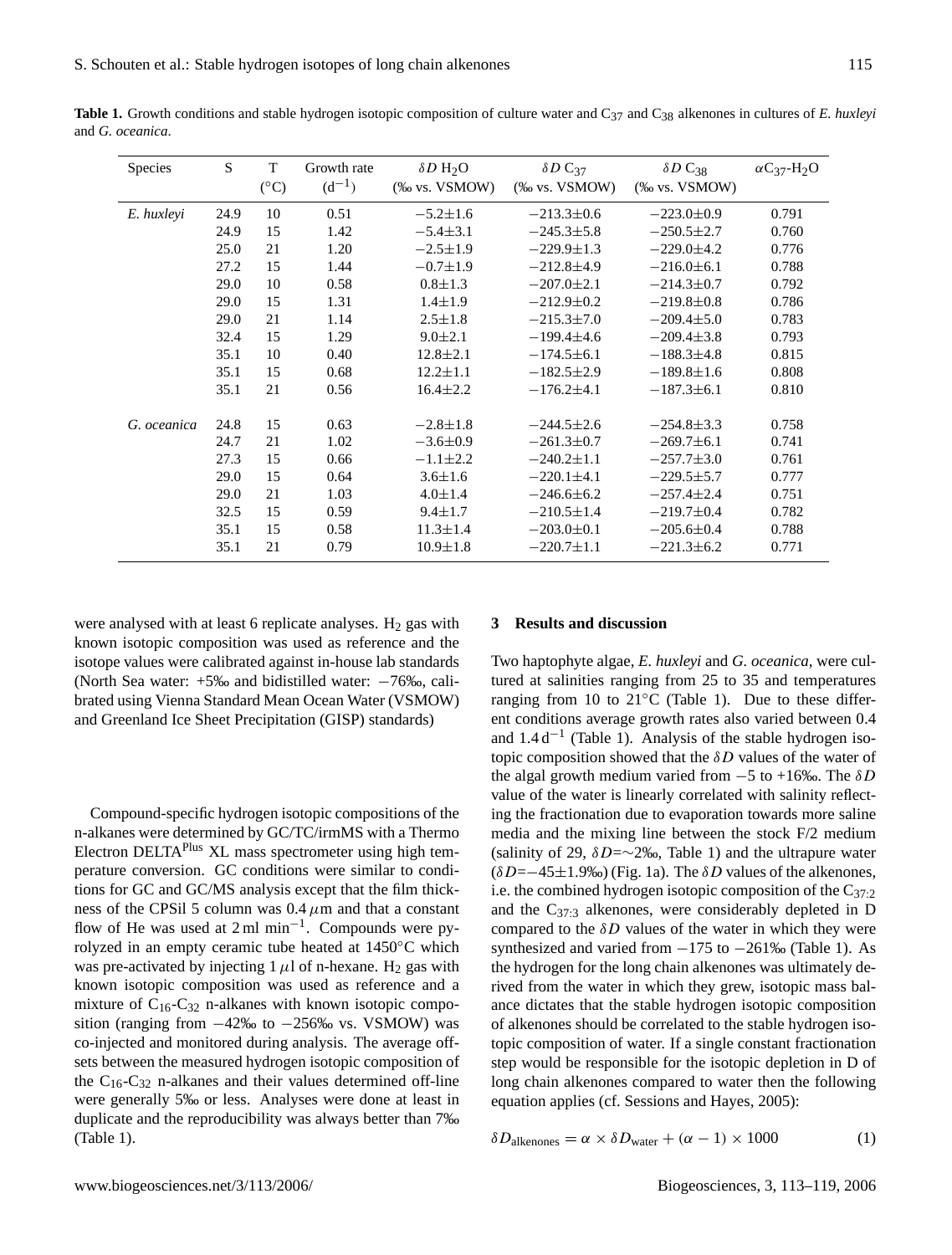

**Fig. 1.** Results of δD measurements of water and alkenones for cultures of *E. huxleyi* and *G. oceanica* plotted against experimental variables. **(a)** δD of culture waters plotted against salinity, **(b)** δD of C37 alkenones plotted against δD of culture water, **(c)** δD of C<sub>37:2</sub> alkenone plotted against  $\delta D$  of culture water from Paul (2000, filled circles) and Englebrecht and Sachs (2005, filled triangles) (cf. Sessions and Hayes, 2005) and **(d)**  $\delta D$  of C<sub>37</sub> alkenones and  $\delta D$  of culture waters (dotted line) plotted against salinity. Error bars represent standard deviations of replicate measurements.



**Fig. 2.** Fractionation factor  $\alpha$  of C<sub>37</sub> alkenones versus water for *E*. *huxleyi* and *G. oceanica* plotted against **(a)** culture temperature, **(b)** against salinity, **(c)** against growth rate and **(d)** against growth rate divided by salinity.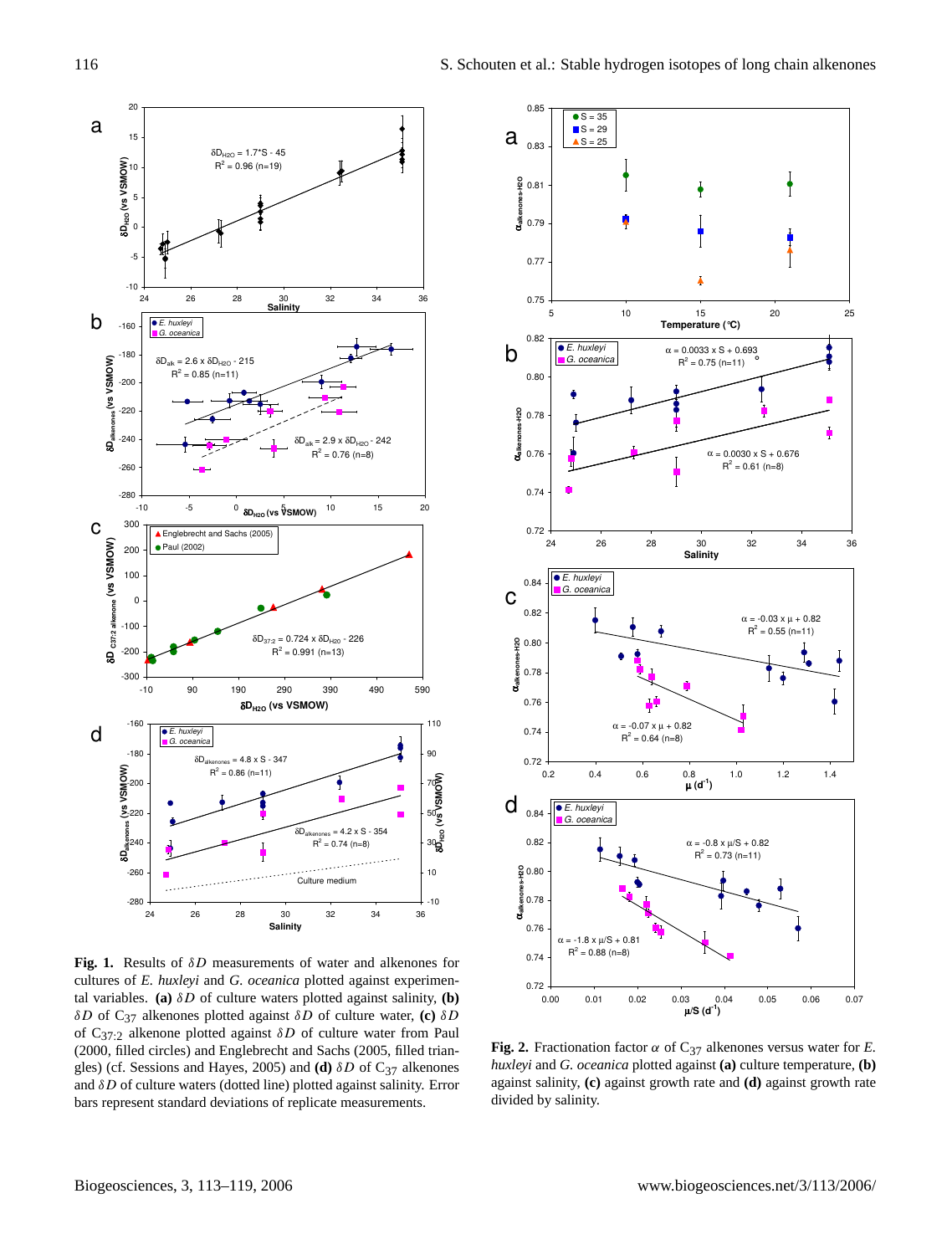where  $\alpha$  = the isotopic fractionation factor:

$$
\alpha = (D/H)_{\text{alkenones}} / (D/H)_{\text{water}} \tag{2}
$$

Plotting the  $\delta D$  values of the alkenones against the  $\delta D$  values of the water should, thus, according to Eq. (1), yield a linear correlation. Indeed, this is observed for both *E. huxleyi* and *G. oceanica* with different slopes in the regression lines (2.9 vs. 2.6) and different intercepts (215 vs. 242‰) (Fig. 1b). The fact that two different regression lines are obtained shows that the two haptophyte algae fractionate differently compared to each other, i.e. *G. oceanica* synthesizes alkenones which are ∼30‰ more depleted in D compared to *E. huxleyi* under similar growing conditions (Table 1).

If the hydrogen isotopic composition of alkenones only depends on the hydrogen isotopic composition of culture medium then the fractionation factor  $\alpha$  can be calculated from either the slope or the intercept of the equations in Fig. 1a (cf. Sessions and Hayes, 2005, Eq. 8:  $\delta_{product} = \alpha \times \delta_{source} + \varepsilon$ . For instance, when the data of Paul (2002) and Englebrecht and Sachs (2005) for the  $C_{37}$  diunsaturated alkenone of *E. huxleyi* are plotted (Fig. 1c), the fractionation factor  $\alpha$  calculated using Eq. (1) from the slope (0.724) is relatively similar to that calculated from the intercept (0.774). However, the fractionation factors  $\alpha$  calculated from the slopes of the regression lines (2.9 and 2.6 for *E. huxleyi* and *G. oceanica*, respectively) are much larger than those derived from the intercepts (0.785 and 0.758 for *E. huxleyi* and *G. oceanica*, respectively) suggesting that more than one process is responsible for the fractionation between hydrogen in the culture medium and that in the alkenones. In fact, in our experiments the  $\alpha$  values derived from the slope of the regression lines are >1 suggesting fractionation of H rather than D which is highly unlikely. Hence, the fractionation of hydrogen during the synthesis of alkenones must have varied during our experiments and, therefore, the method for analysis of hydrogen isotopic fractionation described by Sessions and Hayes (2005) does not apply here as this assumes a constant fractionation factor.

Three factors must be considered as they have varied in our experimental set up, i.e. temperature, salinity and growth rate. To correct for the change in the isotopic composition of the culture water we calculated  $\alpha$  for every experiment:

$$
\alpha_{alkenones-H_2O} = (1000 + \delta D_{alkenones})/(1000 + \delta D_{water})
$$
 (3)

When  $\alpha$  is plotted against temperature for experiments where *E. huxleyi* was grown at constant salinity no clear correlation is visible (Fig. 2a). For example, alkenones synthesized by *E. huxleyi* grown at a constant salinity of 35 and at temperatures of 10, 15 and 21<sup>°</sup>C have similar  $\alpha$  values of 0.815, 0.808 and 0.810, respectively (Table 1). The same is observed for the culture experiments of *G. oceanica* (Table 1). This suggests that temperature is not substantially affecting isotopic fractionation of hydrogen during the synthesis of alkenones. In contrast, a strong positive correlation



**Fig. 3.** Conceptual scheme of hydrogen fluxes during the biosynthesis of alkenones.

is observed between  $\alpha$  and salinity for both *E. huxleyi* and *G. oceanica* (Fig. 2b); with increasing salinity there is a linear increase in the isotopic fractionation factor  $\alpha$  of ~0.003 or ∼3‰ per salinity unit during the synthesis of alkenones. As mentioned above, *G. oceanica* fractionates more strongly than *E. huxleyi* but the slope of the correlation line between α and salinity is similar for *E. huxleyi* and *G. oceanica* suggesting that the same process in both species is responsible for reducing fractionation with increasing salinity. Thus, our results suggest that salinity has a substantial impact on the isotopic fractionation factor  $\alpha$  during synthesis of alkenones. The strong correlation between salinity and  $\delta D$  of the water ("meteoric water line") results in a strong correlation between the  $\delta D_{\text{alkenones}}$  with salinity with a slope of 4–5‰ per salinity unit (Fig. 1d). This is much larger than expected if the fractionation factor  $\alpha$  would have remained constant and the slope would be primarily determined by the change in  $\delta D_{\text{water}}$  with salinity (1.7‰ per salinity unit in our experiments; dashed line in Fig. 1d) and explains why the linear correlation between  $\delta D_{\text{alkenones}}$  and  $\delta D_{\text{water}}$  has slopes much larger than 1 (Fig. 1b).

The final factor which varied in our experiments is the average growth rate which varied from 0.4 to 1.4 d−<sup>1</sup> (Table 1). Interestingly, a negative correlation is observed between growth rate and the isotopic fractionation factor  $\alpha$ , especially for *G. oceanica* (Fig. 2c). This correlation is only partly caused by a weak negative correlation between growth rate and salinity ( $R^2$ =0.24). In fact, when  $\alpha$  is plotted against growth rate divided by salinity excellent correlations are obtained for both *E. huxleyi* and *G. oceanica* (Fig. 2d). This suggests that salinity and growth rate have opposite effects on the isotopic fractionation of hydrogen. The magnitude of these effects is different for the two species, i.e. the slope of the correlation lines is much steeper with *G. oceanica* (−1.8 d per salinity unit) then with *E. huxleyi* (−0.8 d per salinity unit). Notably, however, the intercepts for the correlation lines are nearly identical at 0.81 and 0.82, respectively.

The reasons for the different hydrogen isotopic fractionation of *E. huxleyi* and *G. oceanica* and the dependence of the fractionation on salinity and growth rate must lie in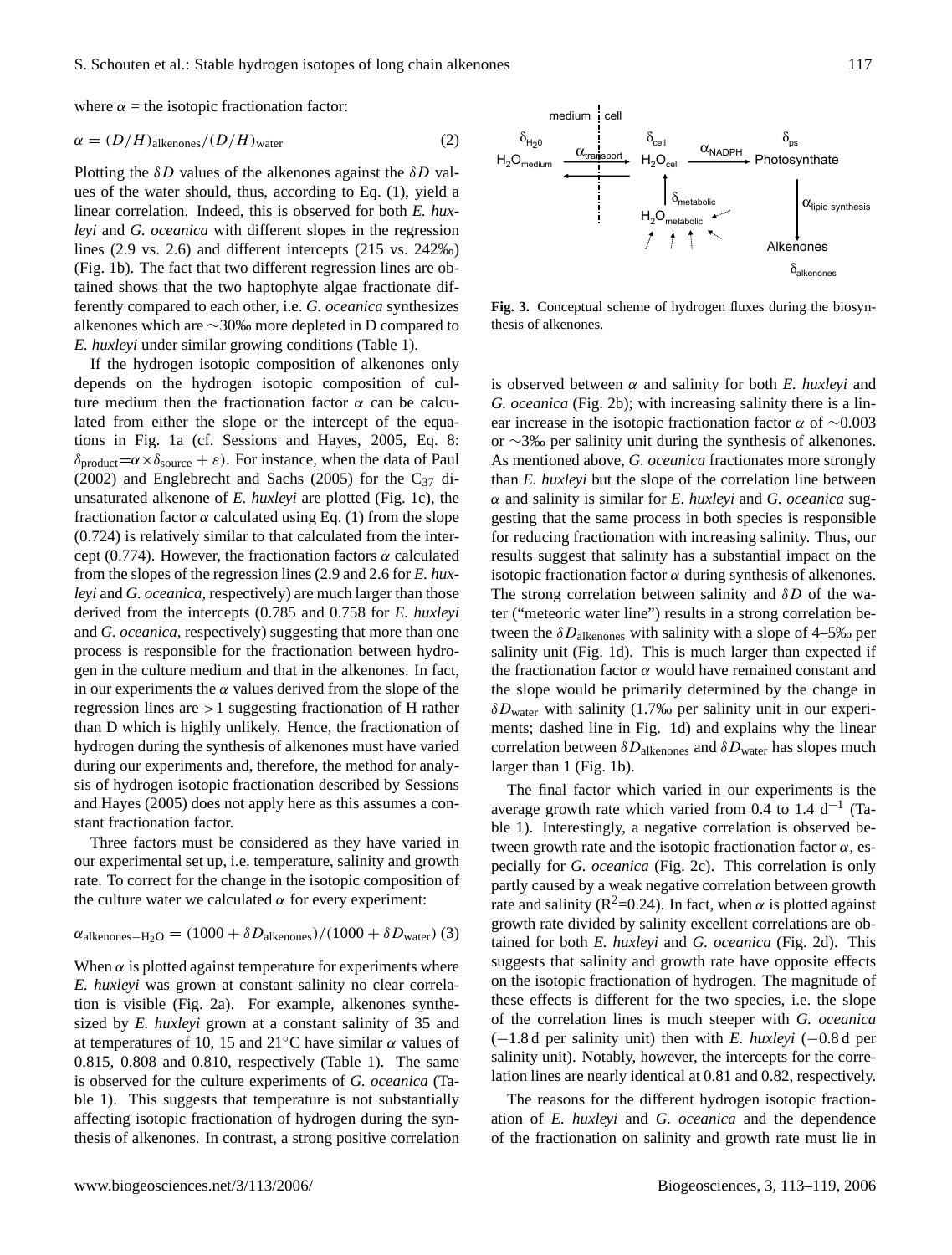the isotopic fractionations which occur during the synthesis of alkenones. Figure 3 shows the major fluxes and fractionations of hydrogen from water to the covalently-bound hydrogen of alkenones. Water enters the cell and is then used to transfer NADP<sup>+</sup> to NADPH and  $H^+$  which is subsequently fed into the Calvin cycle and used to reduce 3 phosphoglyceric acid and synthesize hexoses. These hexoses are subsequently transformed into acetate and, finally, into long chain alkenones. One of the main factors determining the hydrogen isotopic fractionation during biosynthesis of lipids, and thus of long chain alkenones, is the reduction of cellular metabolites by NADPH and  $H^+$  as this is the original main source of hydrogen in lipids. The fractionation from water via NADPH and  $H^+$  is thought to lead to an initial depletion in deuterium of the primary photosynthate of ∼171‰ (Yakir and DeNiro, 1990). Fractionation will also likely occur during the biosynthesis of alkenones from the original photosynthate and other source of hydrogen may be used in this process although ultimately they will all derive from the water of the growth medium. However, it has also recently been shown that the isotopic composition of water inside a cell can be considerably different from that outside the cell due to fluxes of water derived from metabolic processes inside the cell (Kreuzer-Martin et al., 2005). In fact, Kreuzer-Martin et al. (2005) showed that at high growth rates up to 70% of the water inside the cells is derived from metabolic water. Considering this complex scheme of hydrogen fluxes, isotopic fractionations and (isotopically) different pools of water it is remarkable that the fractionation of hydrogen during synthesis of alkenones is relatively simply linearly related to  $\mu$ /S. Another remarkable observation is that the slope is different for the different species and that the intercept is ∼0.82 for both *E. huxleyi* and *G. oceanica*. This latter value is very close to that of  $\alpha_{\text{NADPH}}(\sim 0.83, \text{ Yakir and DeNiro},$ 1990) possibly suggesting that at very low growth rates and high salinities the formation of NADPH may be the main fractionation step. Clearly more work culturing other species and analyzing different compounds and rigorous modeling of isotopic fluxes are needed to ascertain if the observed relationship between isotopic fractionation of lipids and growth and salinity reported here is a general feature in unicellular organisms.

Assuming that these culture experiments can be extrapolated to the natural environment, our results thus suggest that in addition to the stable hydrogen isotopic composition of water, salinity and growth rate have a substantial impact on the stable hydrogen isotopic composition of alkenones and possibly of other lipids as well. There is a potential for the use of  $\delta D$  of long chain alkenones as a paleosalinity proxy but not in the sense of Paul (2002). In natural environments a decreasing salinity is commonly associated with a decrease in  $\delta D$  of the water ("meteoric water line"). This decrease depends on the relative depletion in D of the freshwater influx and the rate of evaporation and varies from 1–3% per salinity unit. Our results suggest that with a decreasing salinity

there is also an increasing fractionation by ∼3‰ per salinity unit which amplifies the change in  $\delta D$  of alkenones due to changing salinity. For example, in our experiments a change of 1 salinity unit led to a 4–5‰ change in  $\delta D$  of long chain alkenones for both haptophytes whilst the  $\delta D$  of the water only changed by 1.7‰. Hence,  $\delta D$  of long chain alkenones may potentially be a good tool to reconstruct large scale variations in paleosalinity provided that the effect of growth rates can be constrained and the source organisms are known. In practice, the latter two variables will be difficult to constrain in paleostudies. In addition, there is a considerable diversity in alkenone-producing organisms which may all have their specific fractionation patterns. Further culture experiments using different conditions and especially field experiments are needed to verify the relation between the  $\delta D$  of alkenones and environmental parameters such as salinity and growth rate.

*Acknowledgements.* We are grateful to I. Probert for providing the material for this study from his library of living coccolithophorids. A. Sessions, L. Beaufort and J.-P. Gattuso are thanked for their constructive reviews which substantially improved the manuscript. C. Völker (AWI) is thanked for comments on an earlier draft. This work was partially funded by EU contract No. EVK2-2001- 00179-6C and the support from the European Science Foundation (ESF) under the EUROCORES Programme "EuroCLIMATE", through contract No. ERAS-CT-2003-980409 of the European Commission, DG Research, FP6. The DFG is acknowledged for supporting the German partner (BI 432/4-2) and NWO for supporting the Dutch partner in "PaleoSalt".

Edited by: J.-P. Gattuso

## **References**

- Englebrecht, A. C. and Sachs, J. P.: Determination of sediment provenance at sediment drift sites using hydrogen isotopes and unsaturation ratios of alkenones, Geochim. Cosmochim. Acta., 69, 4253–4265, 2005.
- Guillard, R. R. L.: Culture of phytoplankton for feeding marine invertebrates, in: Culture of marine invertebrate animals, Plenum Press, New York, p. 29–60, 1975.
- Hayes, J. M.: Fractionation of the isotopes of Carbon and Hydrogen in biosynthetic processes, in: Stable Isotope Geochemistry, The Minerological Society of America, Washington, 225–277, 2001.
- Huang, Y. S., Shuman, B., Wang, Y., and Webb, T.: Hydrogen isotope ratios of individual lipids in lake sediments as novel tracers of climatic and environmental change: a surface sediment test, J. Paleolimnol., 31, 363–375, 2004.
- Kreuzer-Martin, H. W., Ehleringer, J., and Hegg, E. L.: Oxygen isotopes indicate most intracellular water in log-phase Escherichia coli is derived from metabolism, Proc. Nat. Ac. Sci. USA, 102, 17 337–17 341, 2005.
- Krishnamurthy, R. V., Meyers, P. A., and Lovan, N. A.: Isotopic evidence of sea-surface freshening, enhanced productivity, and improved organic matter preservation during sapropel deposition in the Tyrrhenian Sea, Geology, 28, 263–266, 2000.